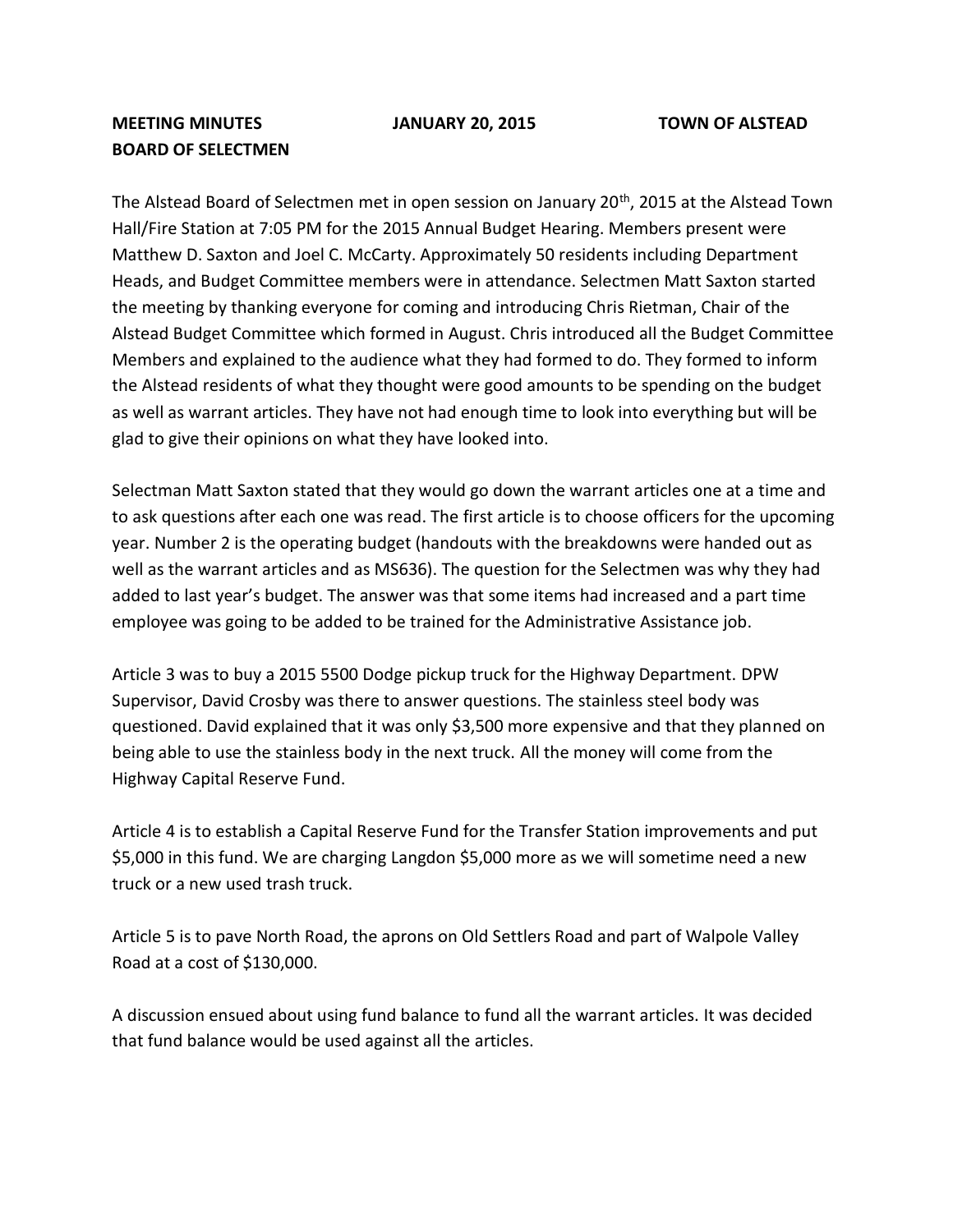Articles 6 through 10 were requesting money be put into the respective Capital Reserve Funds. The only one left out was for the bridges and that will be put in at \$25,000. The Police CRF asks for \$2,500, the Ambulance \$2,500, the Fire Dept. \$25,000, the Highway \$25,000, and Library \$15,000.

Article 11 was asking for \$3,000 to cut trees in the cemeteries. After discussion it was decided to increase that to \$5,000.

The next article was to stripe the roads for \$10,000. Opinions were exchanged. The next one asked for \$6,000 to inspect the Vilas Pool pedestrian bridge. Our insurance company had suggested that we have it inspected. The next article was to dredge in front of the gate of Vilas Dam for \$25,000 so that the gate could be opened. After discussion, it was decided to get a price on a steel cage from Taylor Welding to be put upstream in front of the gate to keep debris from clogging the gate up again. This cost would be added to the warrant article.

The next article was to lease a police cruiser and equipping it with lights, etc.

The next two articles were by petition. One of them was to close the Town Hall Capital Reserve Fund and the funds and interest would go into the town's general fund. The other article was to take \$65,941 from fund balance to put into the Bridge Capital Reserve Fund. Marge Noonan stated that the thought was that the money in the Town Hall Capital Reserve Fund would not be needed in the near future, but we have two bridges on the State red list that will have to be repaired soon. Some of the residents thought that the money could easily be used to fix up the present Town Hall.

Bruce Bellows was in the audience to explain the next article which would allow the investment company to take out their fees directly from the Capital Reserve invested funds instead of billing the Town approximately \$4,000 per year. There were mixed opinions on this article which were expressed.

The last three articles were on adopting Solar, Wind Powered, and Wood Heating Exemptions.

People began disassembling. Glenn Elsesser raised his hand and brought up that we had also talked about an article on a sidewalk to the Alstead Primary School, adding to the bridge fund, and Municipal Office retaining walls.